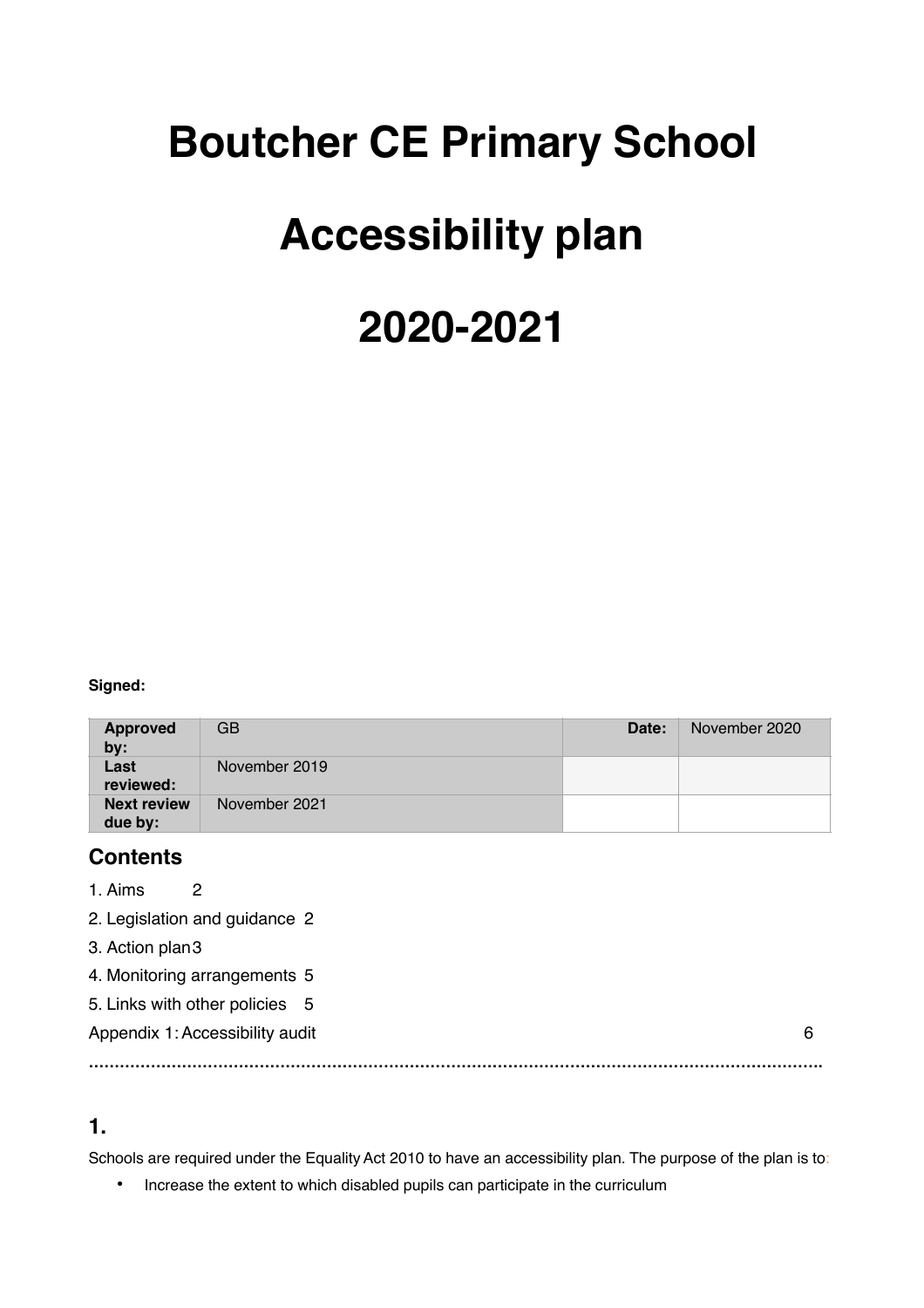- Improve the physical environment of the school to enable disabled pupils to take better advantage of education, benefits, facilities and services provided
- Improve the availability of accessible information to disabled pupils

Our school aims to treat all its pupils fairly and with respect as reflected in our Mission Statement. This involves providing access and opportunities for all pupils without discrimination of any kind.

The plan will be made available online on the school website, and paper copies are available upon request.

Our school is also committed to ensuring staff are trained in equality issues with reference to the EqualityAct 2010, including understanding disability issues.

The school supports any available partnerships to develop and implement the plan.

Our school's complaints procedure covers the accessibility plan. If you have any concerns relating to accessibility in school, this procedure sets out the process for raising these concerns.

We have included a range of stakeholders in the development of this accessibility plan, including children and their parents.

### **2 Legislation and guidance**

This document meets the requirements of schedule 10 of the Equality Act 2010 and the Department for Education (DfE) guidance for schools on the Equality Act 2010.

The EqualityAct 2010 defines an individual as disabled if he or she has a physical or mental impairment that has a 'substantial' and 'long-term' adverse effect on his or her ability to undertake normal day to day activities.

Under the Special Educational Needs and Disability (SEND) Code of Practice, 'long-term' is defined as 'a year or more' and 'substantial' is defined as 'more than minor or trivial'. The definition includes sensory impairments such as those affecting sight or hearing, and long-term health conditions such as asthma, diabetes, epilepsy and cancer.

Schools are required to make 'reasonable adjustments' for pupils with disabilities under the Equality Act 2010, to alleviate any substantial disadvantage that a disabled pupil faces in comparison with nondisabled pupils. This can include, for example, the provision of an auxiliary aid or adjustments to premises.

## **3 Action plan**

This action plan sets out the aims of our accessibility plan in accordance with the EqualityAct 2010.

| Aim | <b>Current</b><br>good<br>practic<br>e<br>Include<br>established<br>practice and<br>practice under<br>development | <b>Objectives</b><br><b>State</b><br>short,<br>medium<br>and long-<br>term<br>objective<br><sub>S</sub> | <b>Actions</b><br>to be<br>taken | <b>Pers</b><br>n<br>$\mathbf{o}$<br>resp<br>$\mathbf n$<br>$\mathbf{o}$<br>sible | <b>Date</b><br>to<br>com<br>plete<br>actio<br>ns by | <b>Suc</b><br>ces<br>$\mathbf{s}$<br>crit<br>eri<br>$\mathbf a$ |
|-----|-------------------------------------------------------------------------------------------------------------------|---------------------------------------------------------------------------------------------------------|----------------------------------|----------------------------------------------------------------------------------|-----------------------------------------------------|-----------------------------------------------------------------|
|-----|-------------------------------------------------------------------------------------------------------------------|---------------------------------------------------------------------------------------------------------|----------------------------------|----------------------------------------------------------------------------------|-----------------------------------------------------|-----------------------------------------------------------------|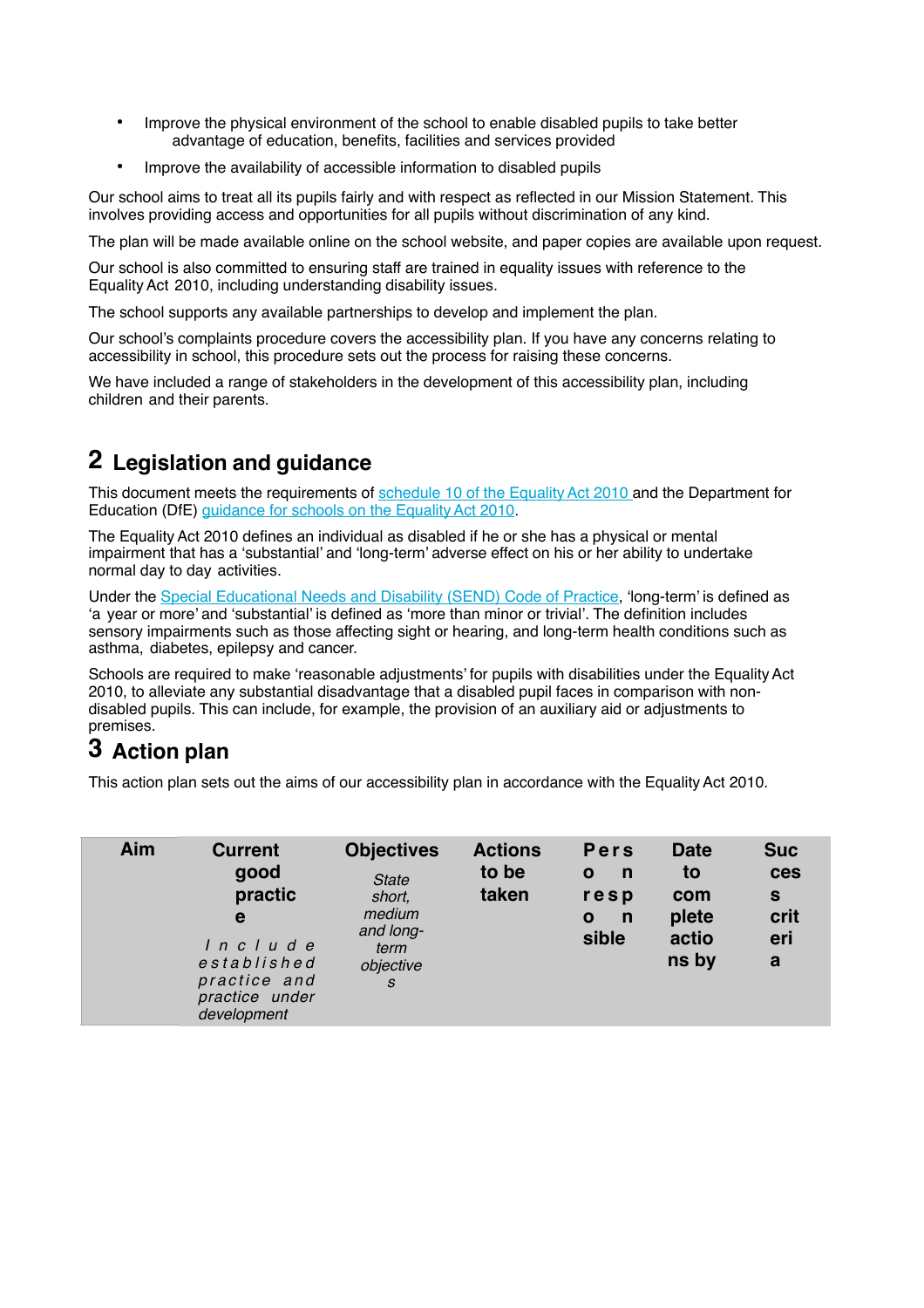| Increas<br>е<br>access<br>to the<br>curricul<br>um for<br>pupils<br>with a<br>disabilit<br>у | Our school<br>offers a<br>differentiated<br>curriculum for<br>all pupils.<br>We use<br>resources<br>tailored to the<br>needs of pupils<br>who require<br>support to<br>access the<br>curriculum.<br>Curriculum<br>resources<br>include examples<br>of people with<br>disabilities.<br>Curriculum<br>progress is<br>tracked for all<br>pupils, including<br>those with a<br>disability.<br>Targets are set<br>effectively and<br>are appropriate<br>for pupils with<br>additional needs.<br>The curriculum<br>is reviewed to<br>ensure it meets<br>the needs of all<br>pupils.<br>On-going<br>monitoring of<br>work and<br>targets | Pupil<br>progress<br>meetings to<br>be done<br>termly | Cover<br>arranged<br>for<br>teacher<br><b>Staff</b><br>receive<br>training<br>to ensure<br>children's<br>needs<br>are being<br>met                           | HT<br><b>SEN</b><br>DC O<br>Class<br>teache<br>rs<br>Supp<br>ort<br>staff | Summ<br>er 2021 | Incre<br>ase<br>in<br>progr<br>ess<br>note<br>d |
|----------------------------------------------------------------------------------------------|-----------------------------------------------------------------------------------------------------------------------------------------------------------------------------------------------------------------------------------------------------------------------------------------------------------------------------------------------------------------------------------------------------------------------------------------------------------------------------------------------------------------------------------------------------------------------------------------------------------------------------------|-------------------------------------------------------|--------------------------------------------------------------------------------------------------------------------------------------------------------------|---------------------------------------------------------------------------|-----------------|-------------------------------------------------|
| Improve<br>and<br>maintain<br>access to<br>the<br>physical<br>environm<br>en t               | Ideally, the<br>environment is<br>adapted to the<br>needs of pupils<br>as required.                                                                                                                                                                                                                                                                                                                                                                                                                                                                                                                                               |                                                       | Site survey<br>to identify<br>areas for<br>improveme<br>nts<br>Regular<br>monitoring<br>of<br>environmen<br>t to ensure<br>ease of<br>movement<br>and safety | Car<br>е<br>tak<br>er<br>Staff                                            | On-<br>going    |                                                 |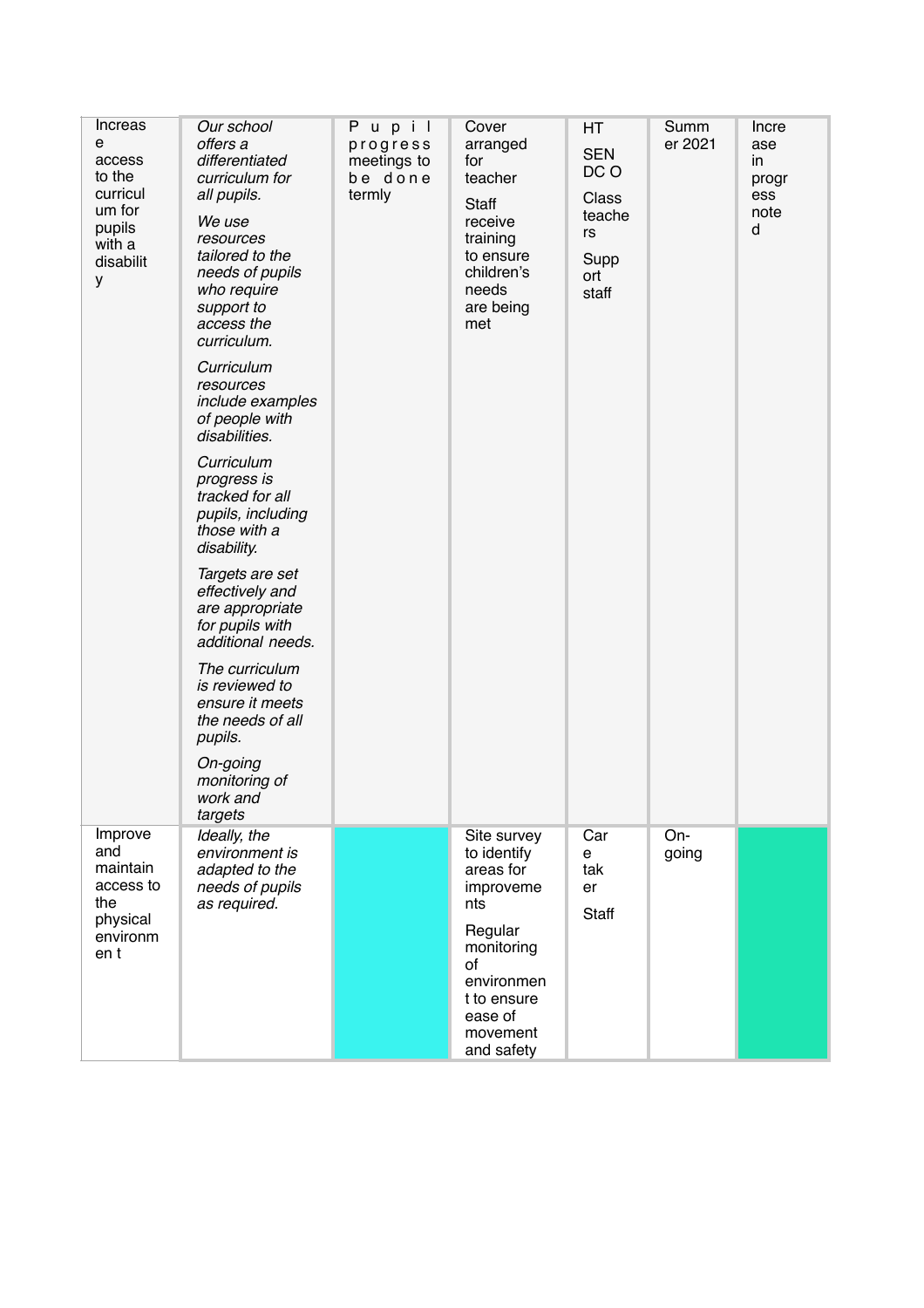| Improve<br>the<br>delivery<br>of<br>informati<br>on to<br>pupils<br>with a<br>disability | <b>Boutcher has</b><br>children who<br>have visual and<br>hearing<br>impairment We<br>will use a range<br>οf<br>communication<br>methods to<br>ensure<br>information is<br>accessible. This<br>includes:<br>Intern<br>٠<br>al<br>sig<br>nag<br>$\boldsymbol{e}$<br>$\bullet$<br>Large<br>print<br>reso<br>urce<br>s<br><b>Braille</b><br>Inducti<br>on<br>loo<br>ps<br>Pictorial or<br>symbo<br>lic<br>repres<br>entatio<br>ns<br>IT use<br>٠ | Ensure<br>that the<br>children<br>with<br>hearing<br>or sight<br>impairm<br>ent have<br>full<br>access<br>to the<br>curriculu<br>m. | Seek<br>advice<br>from<br>relevant<br>agencies<br>Create<br>an action<br>plan<br>Resourc<br>es in<br>place | <b>SENDC</b><br>O<br>Class<br>teacher<br>Teaching<br>assistant<br>s | Sum<br>mer<br>202<br>1 | Childr<br>en<br>with<br>impair<br>ments<br>have<br>full<br>acces<br>s to<br>curricu<br>lum |
|------------------------------------------------------------------------------------------|-----------------------------------------------------------------------------------------------------------------------------------------------------------------------------------------------------------------------------------------------------------------------------------------------------------------------------------------------------------------------------------------------------------------------------------------------|-------------------------------------------------------------------------------------------------------------------------------------|------------------------------------------------------------------------------------------------------------|---------------------------------------------------------------------|------------------------|--------------------------------------------------------------------------------------------|
|------------------------------------------------------------------------------------------|-----------------------------------------------------------------------------------------------------------------------------------------------------------------------------------------------------------------------------------------------------------------------------------------------------------------------------------------------------------------------------------------------------------------------------------------------|-------------------------------------------------------------------------------------------------------------------------------------|------------------------------------------------------------------------------------------------------------|---------------------------------------------------------------------|------------------------|--------------------------------------------------------------------------------------------|

### **4 Monitoring arrangements**

This document will be reviewed every **3** years, but may be reviewed and updated more frequently if necessary.

It will be approved by the Governing Body

## **5 Links with other policies**

This accessibility plan is linked to the following policies and documents:

- Risk assessment policy<br>• Health and safety policy
- Health and safety policy<br>• Equality information and
- Equality information and objectives (public sector equality duty) statement
- Special educational needs (SEN) information report
- Supporting pupils with medical conditions policy

#### • **Appendix 1: Accessibility audit**

*The table below contains some examples of features you might assess as part of an audit of the school's physical environment. It is not an exhaustive list, and should be adapted to suit your own context.*